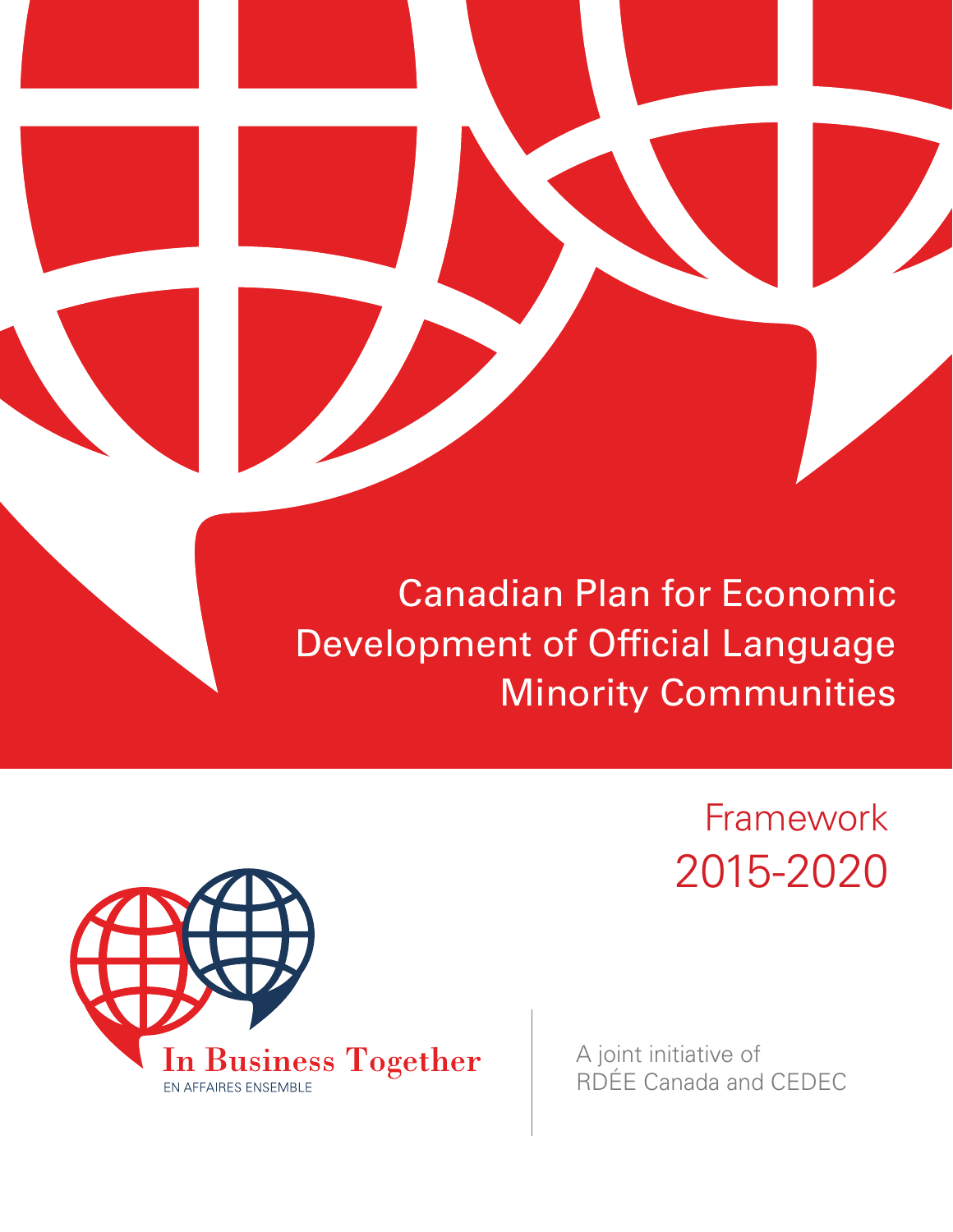## **RDÉE Canada**

Réseau de développement économique et d'employabilité 160 George Street, Suite 202 Ottawa, ON K1N 9M2

#### **CEDEC**

Community Economic Development and Employability Corporation 1493 Route 138 P.O. Box 90013 Huntingdon, QC J0S 1H0

**The 2015-2020 Canadian Plan for Economic Development of Official Language Minority Communities** was developed by PGF Consultants, under the direction of the executive directors of RDÉE Canada, CEDEC, and RDÉE Canada's provincial and territorial partners.

## **Layout**

RDÉE Canada CEDEC

#### **Legal deposit**

National Library of Canada, 2015 ISBN: 9780994044402 (print) ISBN: 9780994044419 (PDF)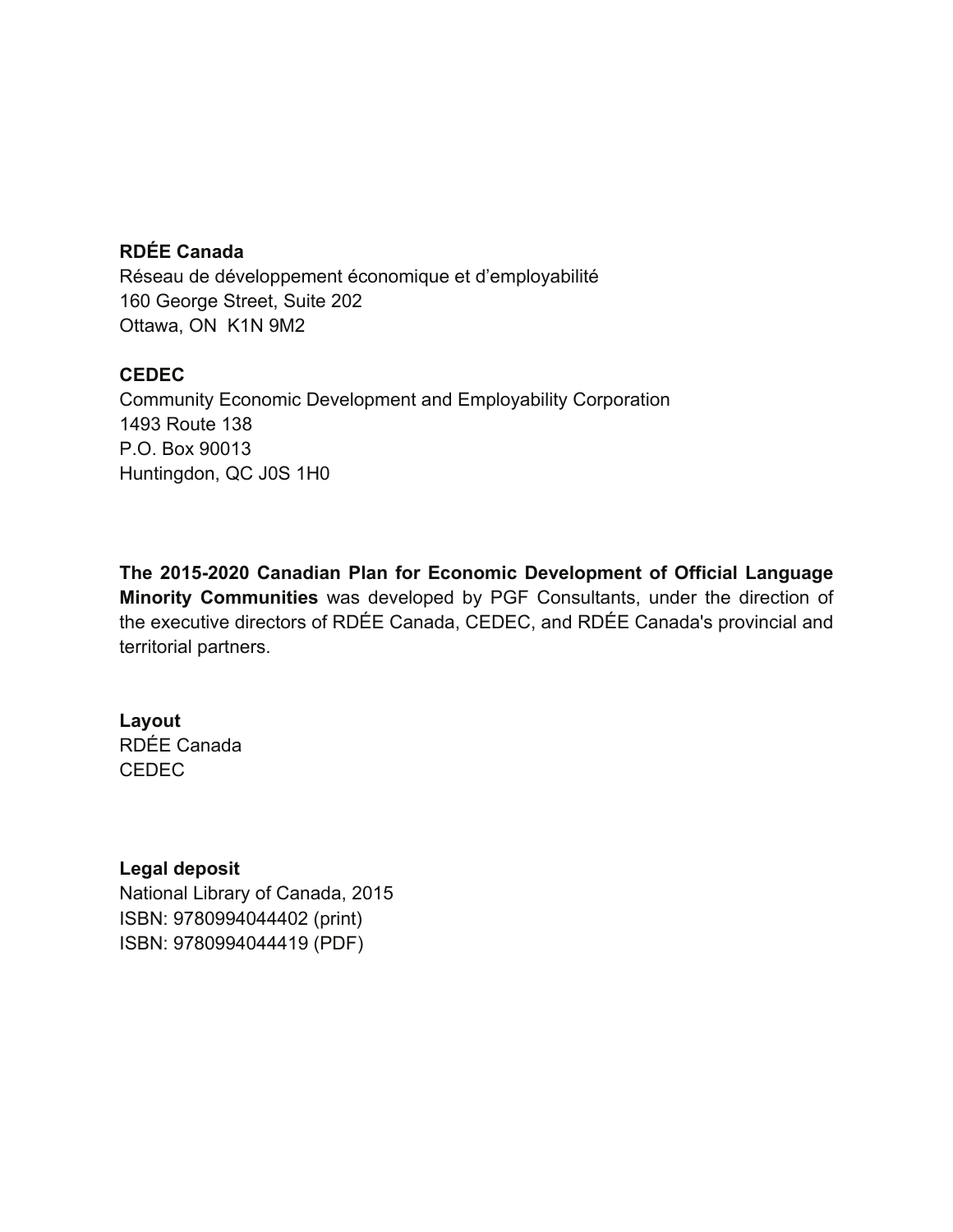# **TABLE OF CONTENTS**

| Bilingualism of OLMCs: a strategic asset for the Canadian economy 5 |  |
|---------------------------------------------------------------------|--|
|                                                                     |  |
|                                                                     |  |
|                                                                     |  |
|                                                                     |  |
|                                                                     |  |
|                                                                     |  |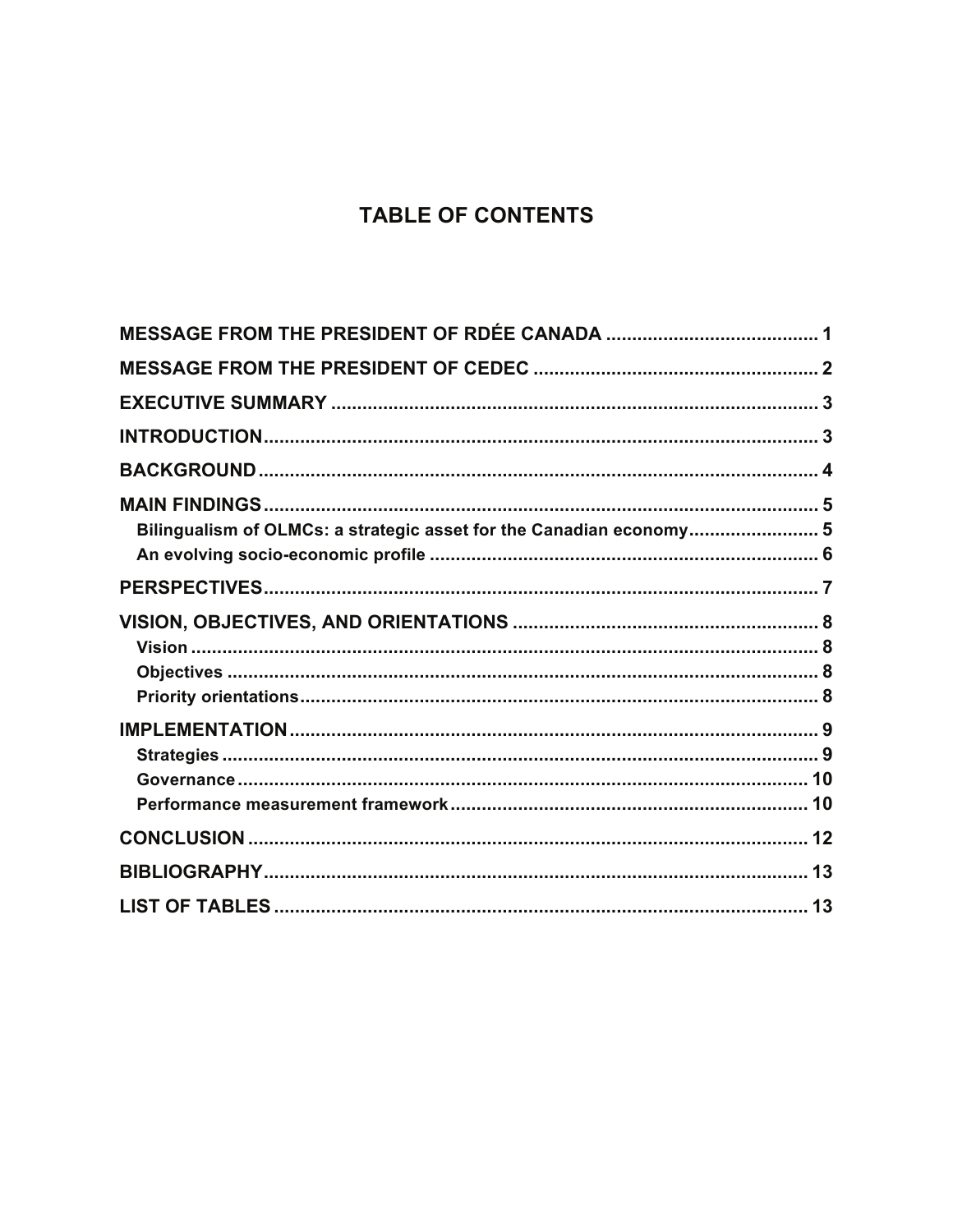# **MESSAGE FROM THE PRESIDENT OF RDÉE CANADA**

A Canadian plan for the economic development of official language minority communities is a hugely ambitious endeavour!

As President of the Board of Directors of RDÉE Canada, I am pleased to present the framework for this 2015-2020 Canadian Plan for Economic Development (CPED) alongside my colleague and partner from CEDEC. We felt the time was right to bring together economic stakeholders to coordinate collective action toward a common goal, that of enhancing the business performance of official language minority communities—essential to the sustainability and vitality of French-speaking and English-speaking communities across Canada.

While the challenges and issues we face are immense, they are also exciting! I am certain that OLMCs are the key to boosting our country's economic influence and prosperity on the international stage.

Hence, the CPED framework is a continuation of what has already been undertaken in our network over the last several years, and lays the groundwork for a longer-term vision for a renewed economy. In fact, this initiative is essential to developing a structured and inclusive Canadian economy for OLMCs.

The CPED framework offers a unique opportunity to conduct a comprehensive analysis of efforts made by our network, taking its specific characteristics into account. It serves to identify the key economic issues that will inform future service delivery models, and sets out the tangible outcomes to be achieved, more specifically on a regional basis.

**"Why shouldn't La Francophonie be a catalyst for increased wealth, prosperity, favourable agreements, targeted investments, quality jobs, diversified, innovative and growth-oriented companies, and sustainable economic and human development?" [TRANSLATION]**

Michaëlle Jean, advocate for *Je m'engage pour la Francophonie*, 2014.

In planning this framework, we took into account the expected objectives and outcomes of the various federal programs. A national survey conducted in 2014 and an economic development analysis enabled us to identify the main challenges. The results are presented in the document entitled *Portrait of the economic development of official language minority communities*.

I would like to acknowledge the hard work and perseverance of the executive directors of RDÉE Canada and CEDEC, who rallied the economic development stakeholders to take action and to work together under the CPED banner.

The pooling of resources, innovative ideas, and actions taken by the private, local, community, and government sectors will help restore the vitality that once characterized the OLMCs—a vitality I often witnessed first-hand. I firmly believe that this document will provide solutions to the challenges raised and will make it possible to take effective action on factors likely to impact the health and economic sustainability of OLMCs in the coming years.

Denis Laframboise President of the Board of Directors, RDÉE Canada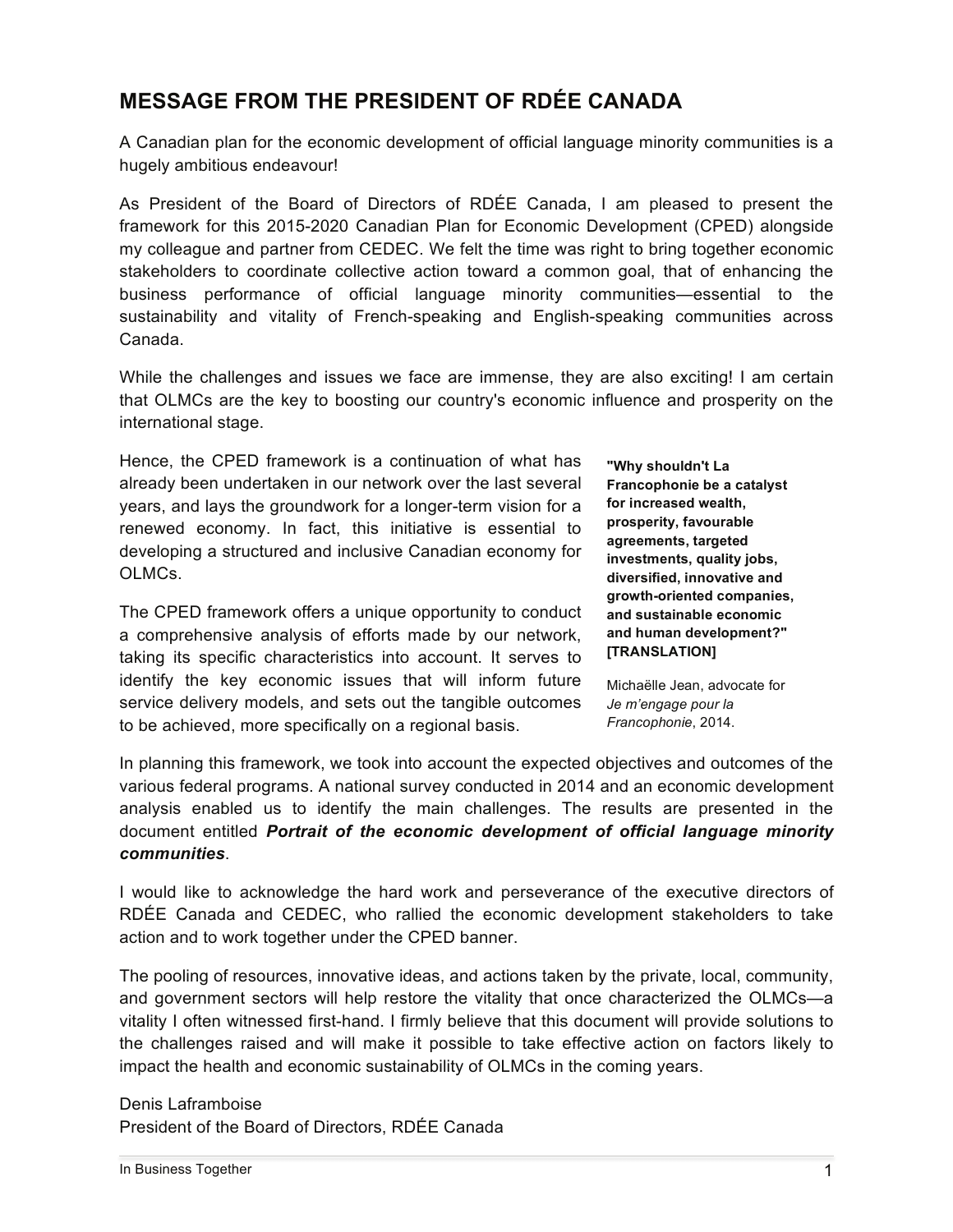# **MESSAGE FROM THE PRESIDENT OF CEDEC**

It's time to think big about small business. With our valued partner, RDÉE Canada, CEDEC is proud to present the Canadian Plan for Economic Development of Official Language Minority Communities, which is creating an unprecedented opportunity to create jobs, growth and prosperity and break down barriers to trade within Canada.

Official Language Minority Communities are pivotal resources that can drive new trade and stimulate new economic development opportunities for Canada. Language is about more than cultural identity. It is an essential skill that opens up new markets and opportunities for jobs, business growth, and economic development. Bilingualism presents an important link to commercial trade with French and English-speaking markets across the world as well as right here within Canada.

This Plan represents opportunity for *all Canadians.* Small businesses account for 98 per cent of all firms in Canada and create more than 77 per cent of all jobs in the private sector. Through expanded business networks, we aim to stimulate new partnerships that harness the benefits of bilingualism.

A strengthened network of businesses in Canada's Official Language Minority Communities will play an integral role in brokering partnerships as we work with our governments to expand our reach to new international markets. As we work to build "one nation and one national economy" bilingual businesses will directly contribute to generating new wealth, jobs and prosperity in both internal and international markets.

Underlining all of these efforts is a dynamic collaboration between CEDEC and RDÉE Canada along with government policy makers and numerous stakeholders in the private, community, and education sectors from across the country. Through concerted regional action plans, with one unifying national vision, we will harness this vast economic potential and play an important role in Canada's economy.

As a leading partner and driving force for community economic development and employability, CEDEC is open for business. As part of our direct support for small businesses, we are ready to facilitate new business development and provide help to navigate Quebec's unique regulatory environment, regardless of language orientation.

John Gancz President of the Board of Directors, CEDEC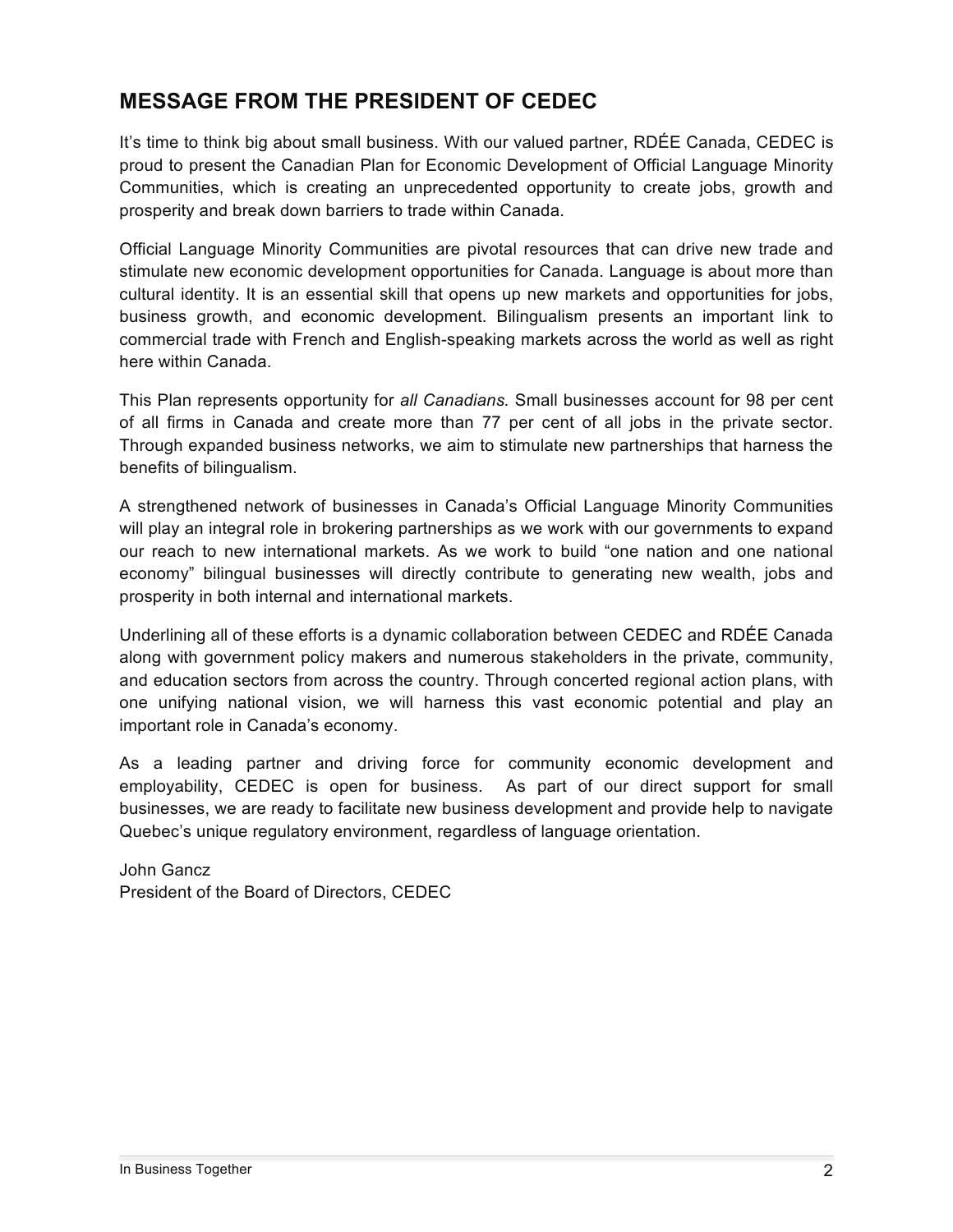## **EXECUTIVE SUMMARY**

The Réseau de développement économique et d'employabilité du Canada (RDÉE Canada) and the Community Economic Development and Employability Corporation (CEDEC) are proud to present the framework for the first *2015-2020 Canadian Plan for Economic Development of Official Language Minority Communities* (CPED). This framework outlines the objectives, priority orientations, and the important steps that RDÉE Canada and CEDEC, in collaboration with their networks and partners, need to take over the next five years to promote the employability, entrepreneurial leadership, and economic development of official language minority communities (OLMCs).

## **INTRODUCTION**

The framework represents the conceptual and strategic foundation on which the CPED is based. It provides the basis for defining the objectives and priority orientations that will help determine the future roles of RDÉE Canada and CEDEC, with the aim of promoting the economic development of OLMCs over the next five years. It also serves as a consensus-building tool, rallying the many economic stakeholders to work together on key business challenges facing OLMCs.

The drivers for developing this framework are threefold: the need to spur more effective government action in local economic development, the strategic need for stakeholders to be able to collectively identify the priority orientations that will chart the road ahead for RDÉE Canada, CEDEC, and their partners, and, finally, the need to establish a harmonized governance model to simplify the reporting process.

This framework was developed following a consultation and discussion, during which a comprehensive analysis of the current situation of OLMCs was performed. To support this effort, RDÉE Canada and

CEDEC retained the services of PGF Consultants to conduct a national survey among 1,064 respondents (took place in 2014). These respondents, who stemmed from across the country, represented the

business community (32%), economic and community development organizations (30%), citizens (20%), educational and research institutions (8%), and government organizations (10%). This study clearly highlights the mobilization of local, regional, and national partners, and their willingness to work together to enhance the communities' vitality and economic sustainability. The results of the national survey and the situation analysis will be presented in the document entitled *Portrait of the economic development of official language minority communities* (see: www.inbusinesstogether.ca)

This extensive consultation allowed us to make key findings from which a consensus emerged regarding the need to spur economic development in official language minority communities.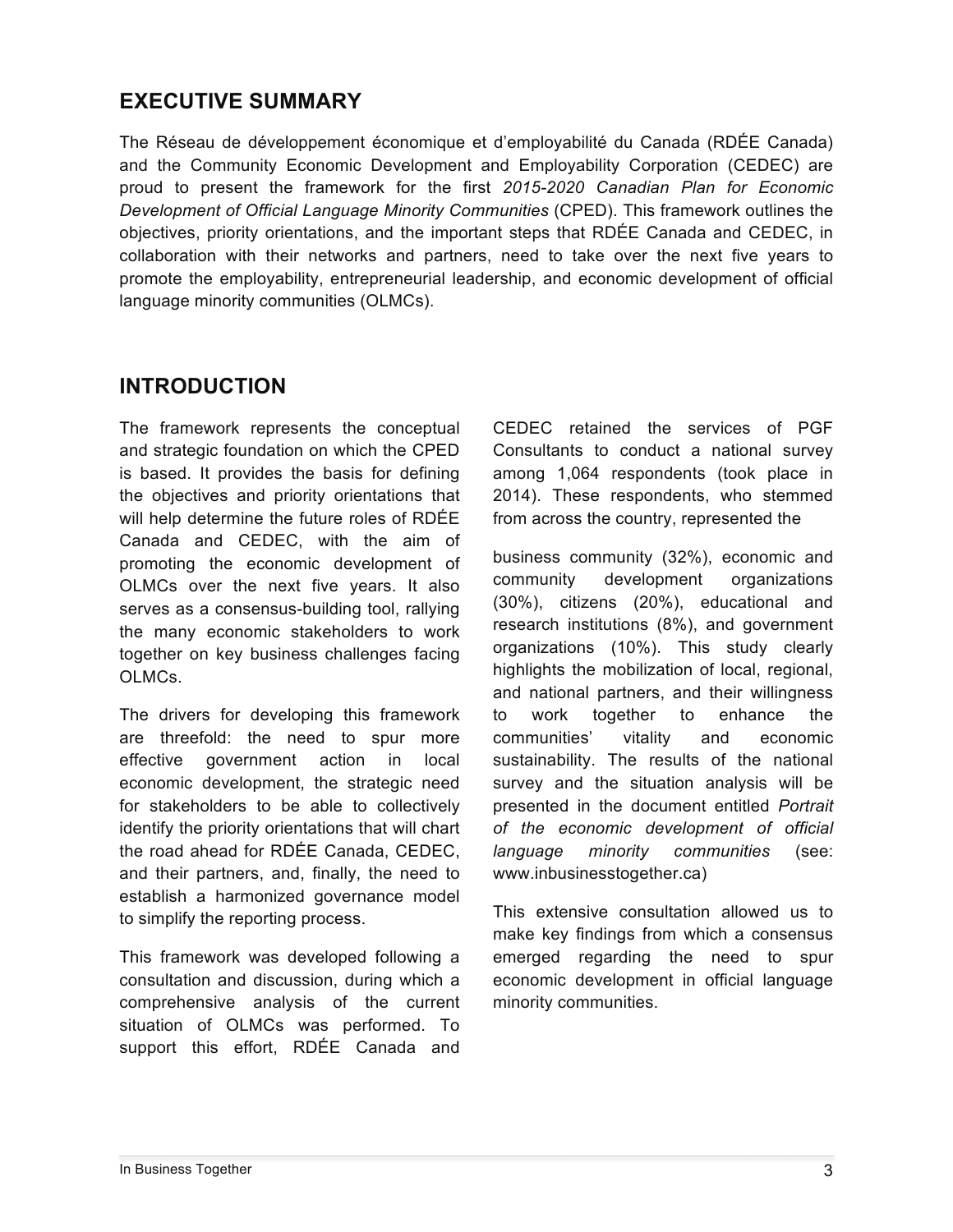# **BACKGROUND**

Over the last 10 years, the situation of Canada's official language minority communities (OLMCs) has changed considerably, but often unequally. To provide an accurate overview and a solid anchor for the rest of the document, the CPED framework must be developed further to an *ex-ante* evaluation of the situation.

The CPED framework evolved from the success of the *Pan-Canadian Forum on Economic Development in the Canadian Francophonie* held in 2012. This economic Forum aimed to achieve an unprecedented mobilization of key private-sector, community, and government stakeholders involved in the *Integrated economic action plan for the Canadian Francophonie*. It also aimed to create an opportunity for dialogue to advance greater knowledge. The *Integrated economic action plan for the Canadian Francophonie* (IEAPCF), drafted at this Forum, helped rally the stakeholders around six development strategies for Canada's French-speaking communities. In line with the Forum 2012 approach, the CPED framework proposes to implement two of these strategies, namely entrepreneurship and economic integration (employability).

The CPED framework also takes into account the strategic objectives of the Quebec Community Groups Network (QCGN), an umbrella organization representing more than 40 community groups from across the province, whose main purpose is to ensure the development of English-speaking minority communities, support them, and promote their vitality.

The coherence of the framework is ensured by the fact that it builds on the *Roadmap for Canada's Official Languages 2013-2018*, which was recently renewed with a commitment to ongoing funding (\$1.1 billion over five years) to increase the vitality of official language minority communities in Canada. It includes 28 initiatives aimed at the enhancement and promotion of linguistic duality, divided into three priority areas: education, immigration, and communities. These initiatives are implemented by 14 federal departments and agencies.

By way of its *Roadmap for Canada's Official Languages 2013-2018*, the Government of Canada committed to ensuring that Canadians get tangible results from the initiatives that are undertaken. Although the Roadmap is crucial to ensuring the vitality of French-speaking and English-speaking minority communities, and despite its objective of long-term stability, its renewal in 2018 remains a major challenge.

The Roadmap assigns responsibility for the Economic Development Initiative (EDI) to Industry Canada and the regional development agencies, as delivery partners. The EDI helps foster the development of new business expertise in official language minority communities. For its part, Employment and Social Development Canada (ESDC) continues to support community economic development and human resource development through the Enabling Fund (EF) for Official Language Minority Communities. The Fund engages community leaders and leverages partnerships to strengthen community capacity in the areas of human resources and economic development.

The Commissioner of Official Languages recognized the Enabling Fund as an example of a positive measure. However, the majority of the Contribution Agreement Signatories indicated that from their perspective the current indicators do not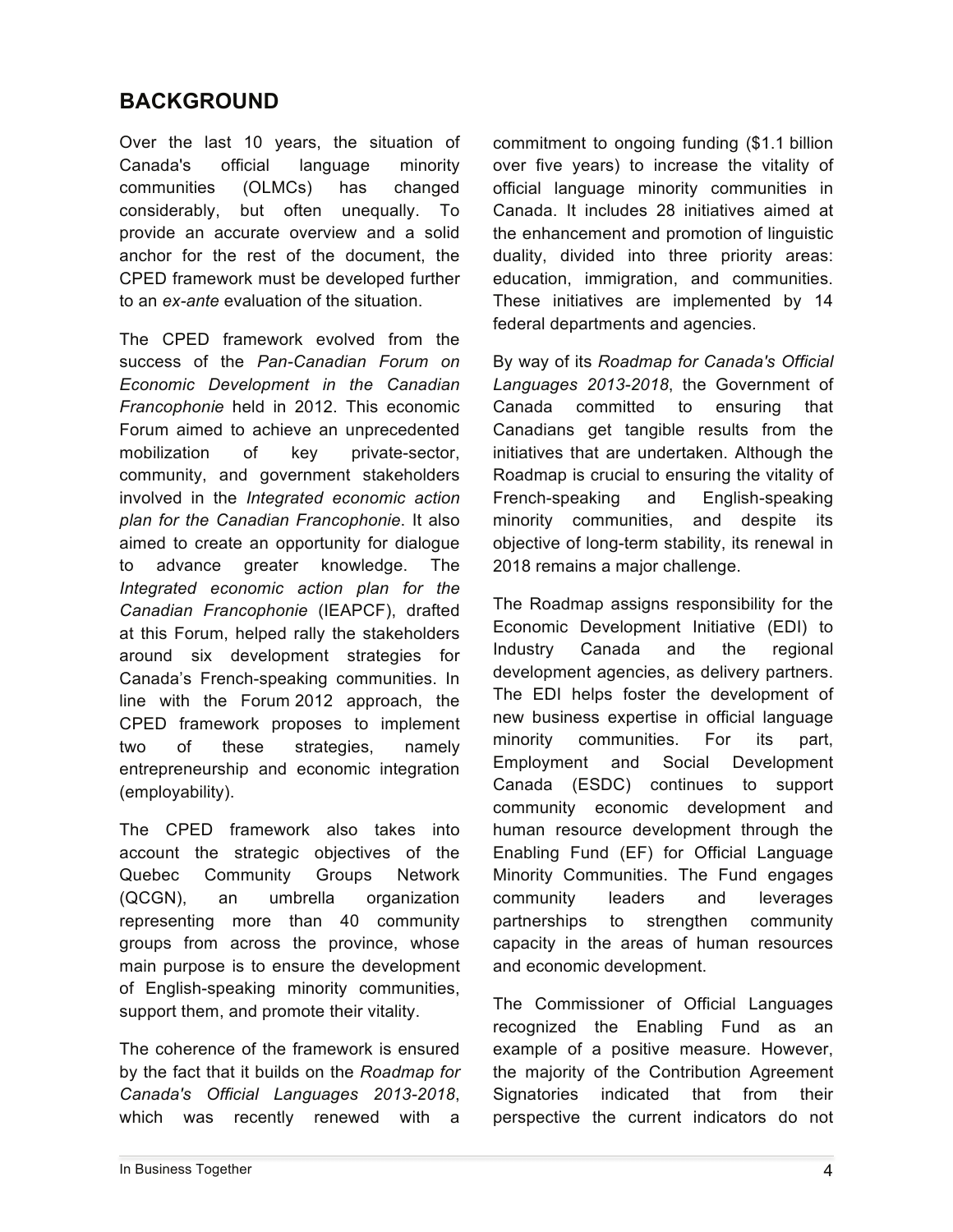adequately measure the performance of the Fund.

Moreover, the current federal government's environmental scan, the results of the 2014 national survey conducted by PGF Consultants, and the socio-economic situation all indicate that the most important factor in ensuring successful stakeholder participation in the economic development of OLMCs is their being urged to take concerted action, so they can effectively work together to identify their priority orientations and expected outcomes.

## **MAIN FINDINGS**

## **Bilingualism of OLMCs: a strategic asset for the Canadian economy**

Economic prosperity contributes to the vitality and sustainability of communities. Sharing a common language helps to reinforce a sense of belonging to a culture, promotes understanding, and provides the 'glue' that makes cooperation possible, all of which represent a strong lever for economic growth and development. Accordingly, Canada's linguistic duality is recognized as a key competitive advantage for both the country and local communities, in that it provides added value, new trade opportunities, and better access to diverse markets. The many positive impacts of bilingualism in business are highlighted in the examples below:

• In 2011, 17.5% of Canadians, or 5.8 million people, reported being able to conduct a conversation in both English and French, up from 17.7% in 2001, 15.3% in 1981, and 12.2% (or 2.2 million Canadians) in 1961. This increase in the number of bilingual people over the last 50 years (close to 3.6 million people) corresponds to a growth rate of about 160% [1].

- Official-language minorities (Frenchspeaking population outside Quebec and English-speaking population in Quebec) are more bilingual than the majority [1].
- As for official-language minorities, English speakers in Quebec had a bilingualism rate of 61% (compared with 6% for English-speaking population in the rest of Canada), while French speakers outside Quebec had a bilingualism rate of 87% (compared with 38% for French-speaking population in Quebec) [1].
- Men in Quebec who can speak both official languages earn an average income 7% higher than those who speak only French, and bilingual women in Quebec earn 8% more. Meanwhile, in the rest of Canada, men who know both languages earn an average income 3.8% higher than those who know English only. Bilingual women earn 6.6% more than women who are fluent only in English [2].
- Results of the 2001 census reveal that people with knowledge of English and French benefit from a higher median income than those without such knowledge. In Canada, the median income of people who speak both English and French can be up to 10% higher than that of people who speak English only [3].
- Similar gaps remain when the criterion is average income. In Quebec, the gaps in average income between individuals who have knowledge of both official languages and those who do not are by far the widest in the country. In this province, the average personal income of individuals proficient in both official languages is more than 30% higher than the average income of those who speak French only. Unilingual English speakers earn an average of 10% more than unilingual French speakers [3].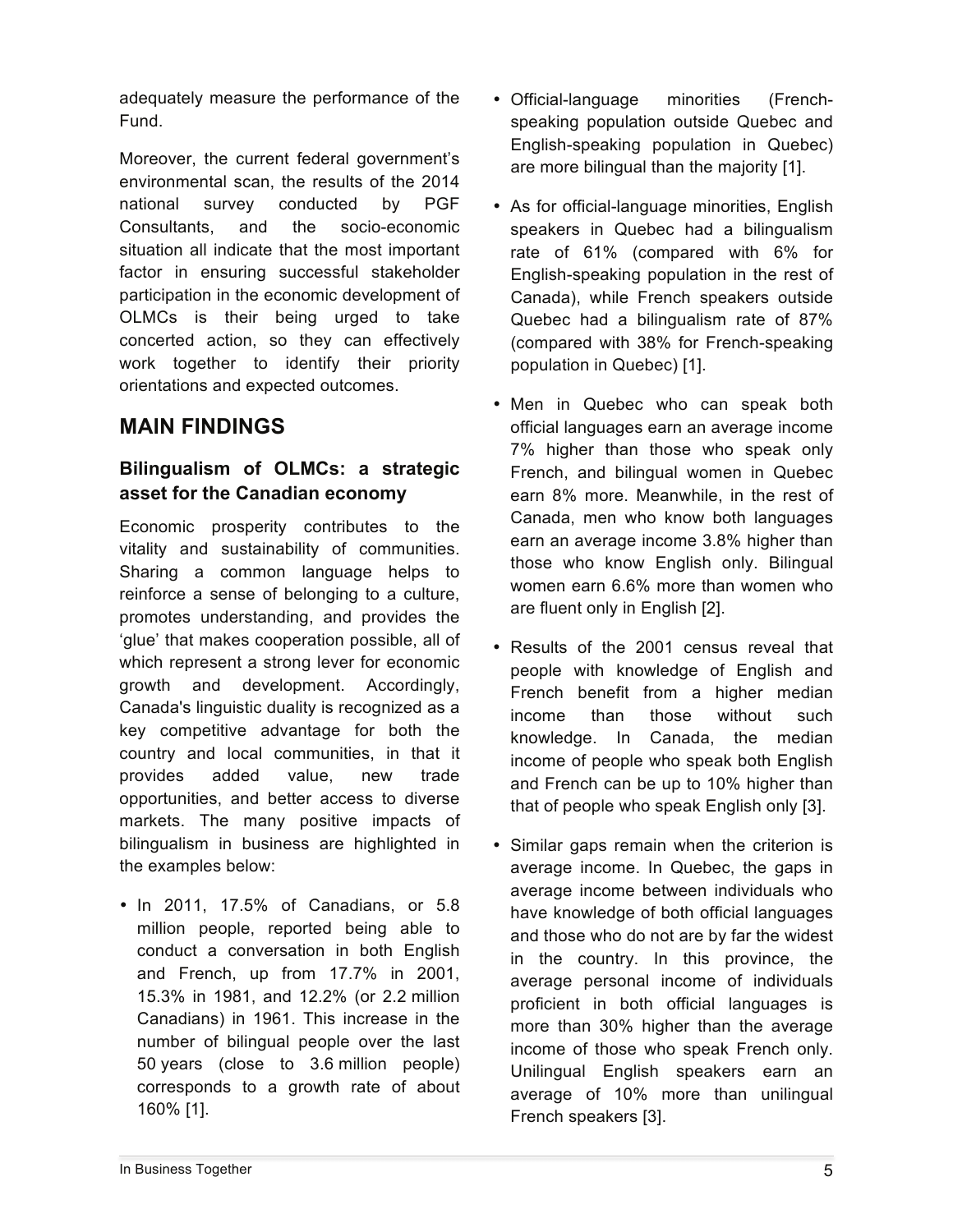- The contribution of 4.1% of Frenchspeaking workers represented 3.9% of the GDP of OLMCs, or close to \$3.7 billion, in 2006 [4].
- In 2011, exports from the most bilingual provinces (Quebec and New Brunswick) to French-speaking countries were two times more than would be expected considering their share of overall Canadian exports. In fact, knowledge of French in the most bilingual provinces has enabled them to increase trade with French-speaking countries by \$3.4 billion, which is 65% greater than with non-French speaking countries.
- Workers in OLMCs in Canada have lower unemployment rates than those of their respective province or territory.
- The average annual per capita GDP growth among French Canadians in OLMCs is higher than that of their respective provincial or territorial economies, with the exception of Yukon and Nunavut [6].

#### **An evolving socio-economic profile**

A number of challenges lie ahead for the survival and vitality of OLMCs. Very little research has been done on the economy of OLMCs in Canada and, as a result, only limited data are available and return-oninvestment performance measures are extremely difficult to obtain. Analyses of the socio-economic and socio-demographic variables conducted as part of the *2014 Portrait of the economic development of OLMCs* revealed a number of downward trends that will greatly impact economic development and employability within OLMCs. The key trends include the following:

• While the French-speaking population in OLMCs did show some growth between

2001 and 2006, the rate was much lower than that recorded in Quebec over the same period. Moreover, the majority of OLMCs surveyed as part of the Conference Board of Canada's 2013 study experienced slower growth than the national average. These latest data highlight an important finding—the decreasing ability of French-speaking and Acadian communities to attract and retain a sufficient population—which represents a real problem for the economic vitality and future of OLMCs.

- In 2011, the demographic weight of OLMCs accounted for a mere 6% of Canada's total population, compared to 9% in 1971 [7].
- Older and younger workers face significant barriers to their entry into the labour force; both demographic groups are further disadvantaged in certain French-speaking and Acadian communities.
- Evidence shows that employers within OLMCs need to be made more aware of the benefits of hiring French-speaking immigrants.
- A wide disparity exists between the needs of businesses and the supply of workers with the skill sets required by these employers.
- In Canada, business owners are advancing in age and do not necessarily have a succession plan; this situation is echoed in French-speaking and Acadian communities. Therefore, succession planning in French-language companies is recognized as a high priority for ensuring the sustainability of businesses and of French-speaking and Acadian communities.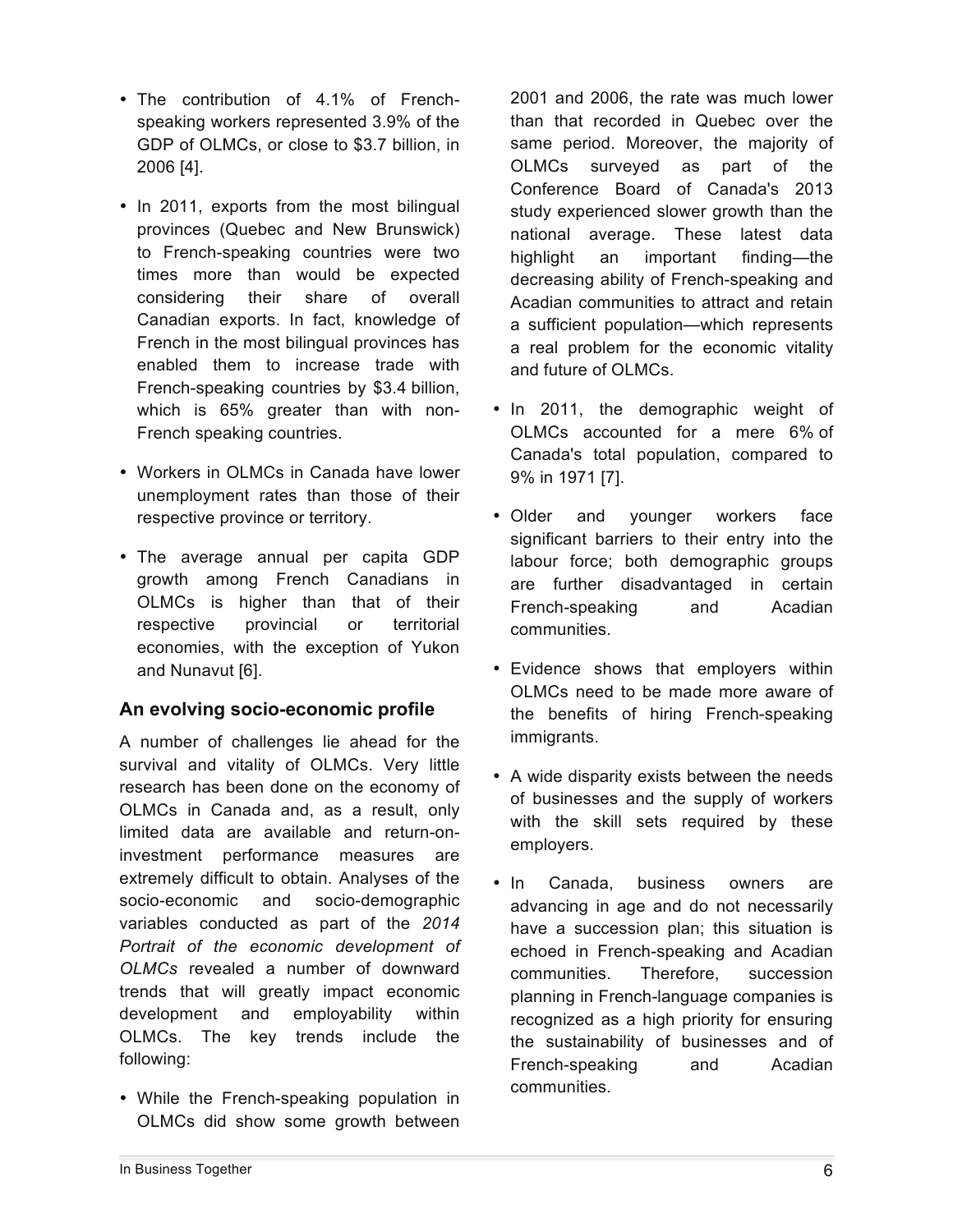- In Quebec, the number of SMEs with a majority of English-speaking shareholders is in free-fall, whereas elsewhere in the country, it is the number of Frenchspeaking independent workers that is shrinking [7].
- Several communities are showing signs of weakness relative to the labour market. Examples include the overall presence of a low-skilled labour force and the unmet need for highly specialized workers. This situation can be a problem when it comes to creating quality jobs in these communities, which can be severely impacted in the long term.
- From 1971 to 2001, the proportion of Quebec residents who declared English as their mother tongue declined dramatically, from 13.1% to 8.3% of the province's total population. It was only in the last census period (2001–2006) that there was a slight growth rate among native English speakers, from 591,365 to 607,165. From 1971 to 2006, there was a total net loss of more than 180,000 persons [8].
- Analysis shows that of the 70% of English speakers (mother tongue) who were born in Quebec and who lived in the province as of 1971, almost 50% had out-migrated to the rest of Canada by 2001. Furthermore, cohort analysis suggests that those who remained in Quebec had a higher jobless rate (8.5%) compared to those who left (4.3%) and that this trend is likely to continue [8].

These examples illustrate a decline in many of the inroads made over the last decade, which could ultimately affect the economic sustainability of OLMCs in the coming years. The results of the 2014 national survey and the comprehensive analysis of the resulting data also call attention to the presence of factors that may pose a risk to the economic vitality of OLMCs in the near future.

# **PERSPECTIVES**

The government environmental scan, the socio-economic data relating to OLMCs, and the national survey led to three main findings:

- That current socio-economic trends indicate the presence of key issues that will affect the economic vitality and sustainability of OLMCs in the coming years.
- That it is extremely important to gather economic development and community stakeholders around the same table, to create a forum for discussion and for coordinating actions and initiatives designed to maximize the efficiency of past and future investments, and enable OLMCs to generate significant long-term economic spinoffs.
- The Government of Canada's new Roadmap promotes a management approach focused on improving the performance of organizations and programs; accordingly, economic stakeholders will need to develop a structure and procedures for a harmonized collaboration model aimed at achieving concrete, measurable results.

Drawing on the strategic and operational importance of these three findings, the CPED proposes a vision, objectives, and priority orientations for the next five years that will:

• Serve to better define the actions of RDÉE Canada, CEDEC, and their networks and partners, in order to mitigate the impact of socio-economic issues identified, and to be a catalyst for ensuring the vitality and sustainability of OLMCs.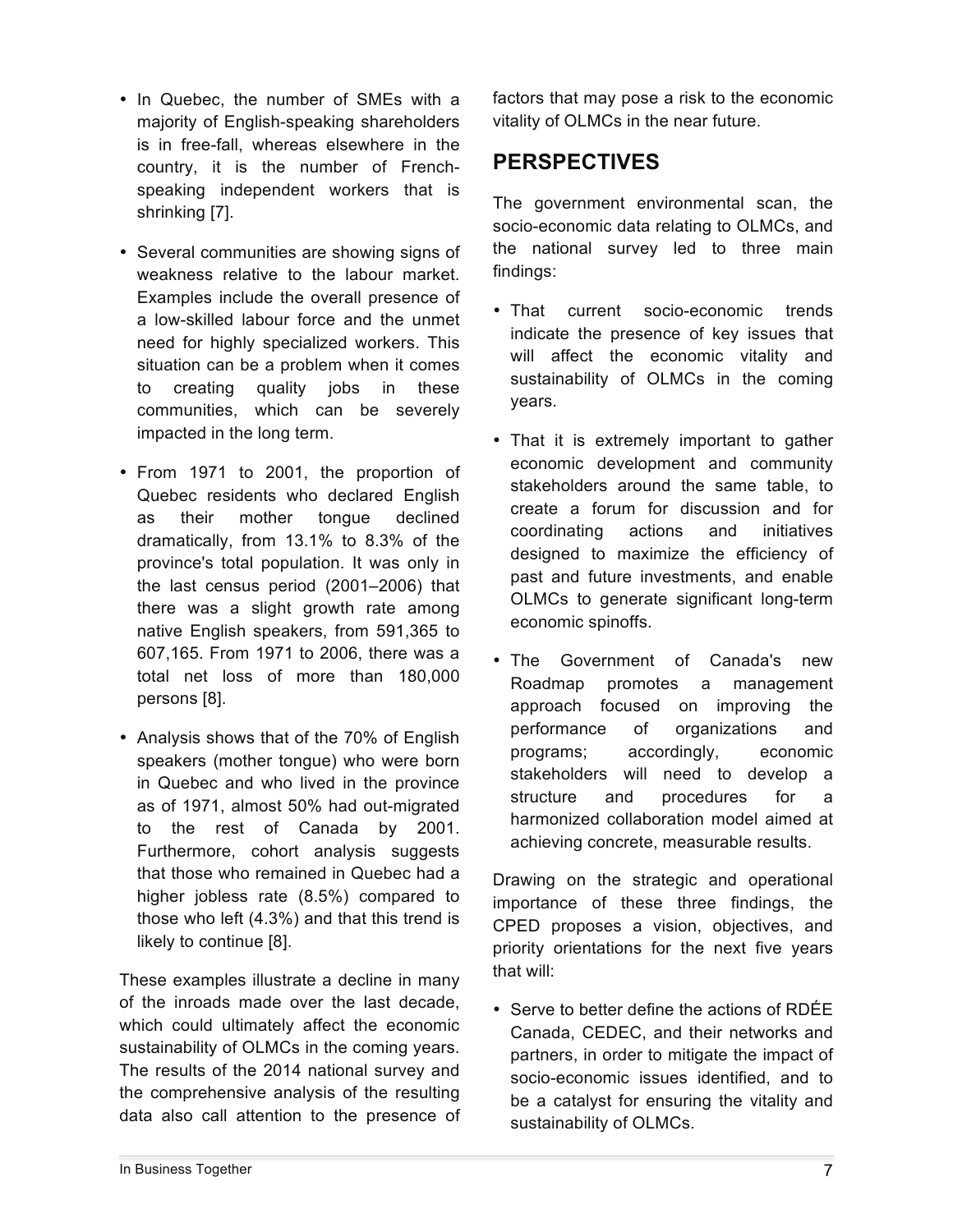- Provide all economic development and community stakeholders across the country with a more efficient operating model based on a concerted effort, with the aim of implementing agreed-upon priority orientations tied to specific performance measures.
- Guide the priorities of the second Roadmap, as well as the expected outcomes of the Enabling Fund, the Economic Development Initiative, the Integrated economic action plan for the Canadian Francophonie (Forum 2012), and key elements of the strategic plans of community economic development organizations.

In this context, the CPED framework represents a shared, inclusive vision. It outlines two objectives and seven priority orientations that will serve as unifying instruments at the local, regional, and national levels, i.e., between business and community organizations, and between federal departments and agencies.

# **VISION, OBJECTIVES, AND ORIENTATIONS**

#### **Vision**

Based on the results of the environmental scans and community consultations, RDÉE Canada, CEDEC, and their partners agreed on the following five-year vision statement in support of the economic development of OLMCs:

**A collective action, defined by a network of partners focused on promoting economic development to enhance the long-term vitality of OLMCs.**

This national vision is intended to be inspirational since it calls on a range of partners to meet the objectives. It provides for delivery of economic development services—in partnership with the local communities—to support innovative approaches to economic development.

#### **Objectives**

The CPED framework must ensure that mobilization and coordination efforts will generate tangible economic benefits for OLMCs, maximize their vitality, and ensure the sustainability of official language minority communities across Canada. Due to their bilingual nature, OLMCs are ideally suited to play a leading role in contributing to Canada's leadership in various markets and, as such, to the prosperity of the entire country. Two objectives were formulated:

#### **Objective I**

Support the creation of innovative, growthoriented companies owned and operated primarilyby individuals who report speaking the official language of the minority population of the province or territory in which they reside [9].

#### **Objective II**

Ensure the availability of skilled, productive workers who report speaking the official language of the minority population of the province or territory in which they reside.

#### **Priority orientations**

To achieve these two objectives, seven priority orientations were identified: four are linked to Objective I and three are linked to Objective II. These orientations—guided by the priorities of the new Roadmap, the socioeconomic analysis, and the national survey—will promote consistency and coordination, as well as consolidate network efforts on the community economic development of OLMCs.

Objective I: With regard to supporting the creation of innovative, growth-oriented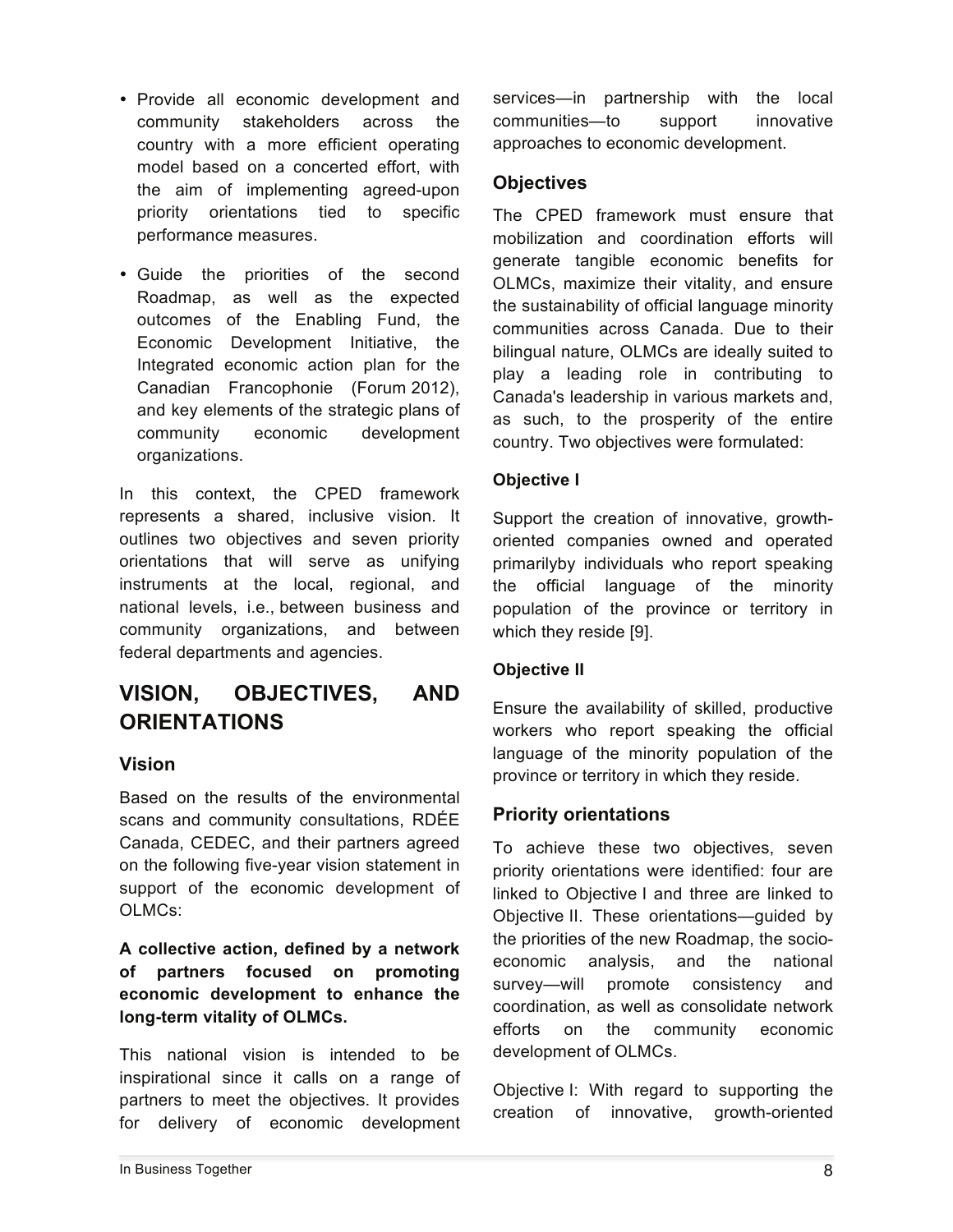companies owned and operated primarily by individuals who report speaking the official language of the minority population of the province or territory in which they reside, the priority orientations are:

- 1. Increase participation in community economic development activities and entrepreneurship promotion;
- 2. Establish development plans, projects, and partnerships in a wide range of promising sectors;
- 3. Support the creation, consolidation, or development of small-to-medium enterprises (SMEs);
- 4. Promote investments that will enhance regional strengths.

Objective II: With regard to ensuring the availability of skilled, productive local workers who report speaking the official language of the minority population of the province or territory in which they reside, the priority orientations are:

- 5. Enhance technical expertise and essential skills;
- 6. Support the development of skills in management and innovation;
- 7. Support the creation of wealth and quality jobs.

## **IMPLEMENTATION**

The CPED framework recognizes that economic, government, environmental, and social challenges are interdependent, complex, and ever-changing. To ensure these parameters are taken into account, the CPED will draw on local knowledge and on the specific circumstances in each province and territory:

- It will provide an overview of the challenges, needs, and promising sectors of Canada's OLMCs in regard to economic development and employability.
- It will identify priority projects for economic development stakeholders in OLMCs.
- It will identify key action areas, taking into account shared priorities, feasibility factors, and the likelihood of economic spinoffs, based on evaluation criteria and performance indicators.
- It will propose value-added project leads, including new avenues of funding and business networking opportunities.

#### **Strategies**

Drawing on the priority orientations, the provinces and territories will undertake to identify emerging sectors with high growth potential, and to develop strategies and implementation plans. These strategies and implementation plans can be developed on a bilateral, multilateral, regional, provincial, territorial, or national basis, thereby ensuring that their reality, interests, common issues, and current stage of development are taken into account. The implementation plans will help to define the most relevant outcomes. the actions to be taken, and the indicators for measuring success.

The strategies will identify the most promising sectors for OLMCs, and will be linked to the strategic plans of the economic community development organizations. In order to achieve this, the following regional issues and growth drivers must be taken into consideration: business development factors, exploitable assets, and priority sectors.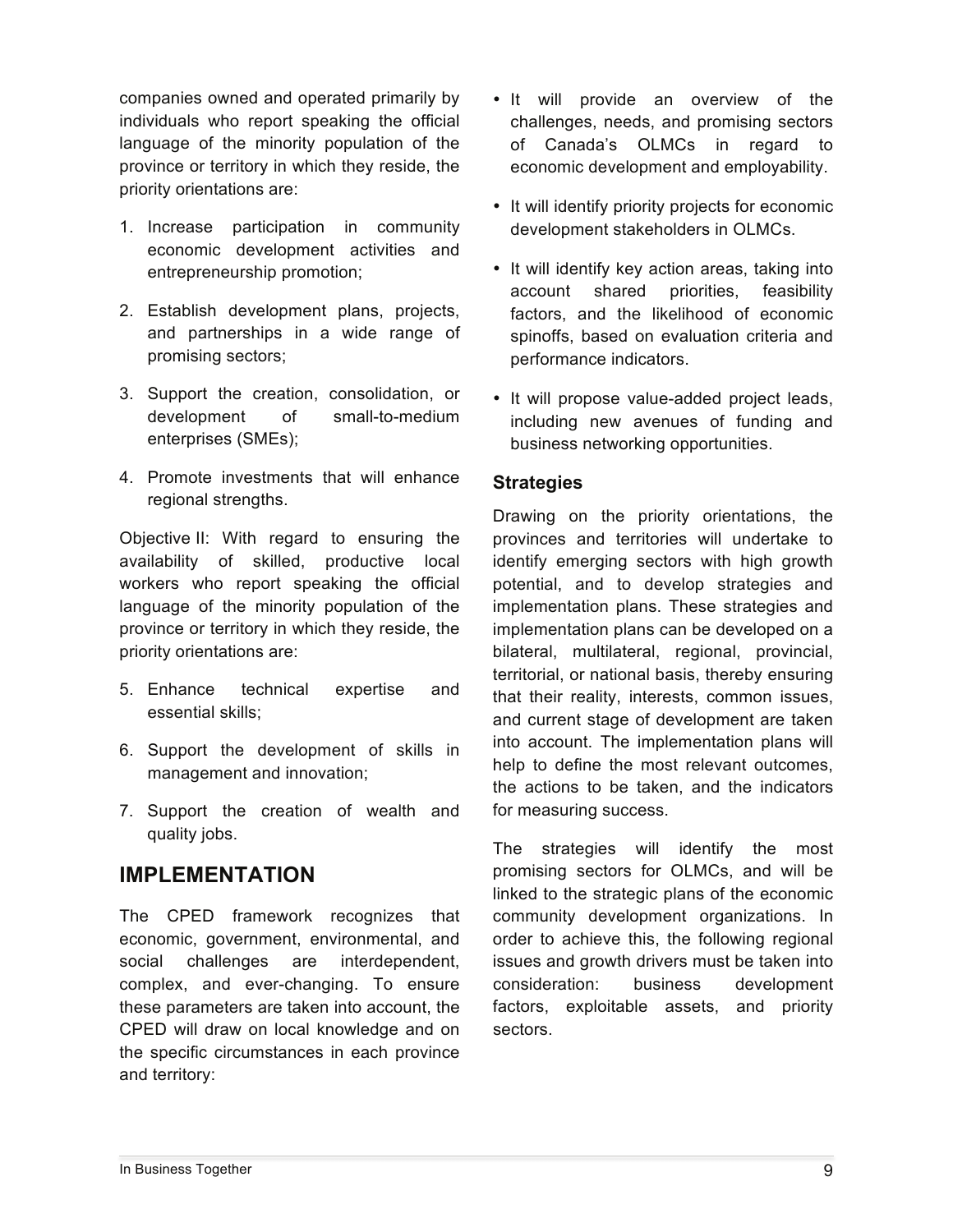#### **Governance**

The vision and objectives proposed in this CPED framework represent the issues that will hinder the ability of organizations to play a leadership role at the regional, bilateral, multilateral, and national levels. The regional, bilateral, multilateral, and national economic development approaches must be backed by a new governance model—one that is able to strengthen existing partnerships as well as new ones (which will be forged based on these new approaches).

In short, the framework proposes both a renewed vision of the economy of official language minority communities and changes in how they are governed. These changes will take place thanks to the creation of a **Network for Economic Action (NEA)** for official language minority communities, whose mission will be to provide a unique vehicle for collaboration among all federal partners and representatives of French-speaking and Acadian communities, and of English-speaking communities in Quebec (see Table 1.1).

One objective of the NEA will be to measure the impact of economic development priority actions on the country's future prosperity, to the benefit of local and regional economies:

The Network for Economic Action for official language minority communities intends to govern the collaboration between federal partners and economic community development representatives of the Frenchspeaking and Acadian communities, and of English-speaking communities in Quebec. The ultimate aim of shifting from individual work to collective effort is to improve overall performance of the Canadian economy.

The success of the CPED will hinge on effective governance, the commitment of key economic development stakeholders, the availability of resources to ensure a minimum amount of coordination and communication, and the level of support given to regional stakeholders.

#### **Performance measurement framework**

The Roadmap's renewal is the starting point of a management cycle focused on improving the performance of organizations and government programs, effectively creating the conditions for maximizing the Roadmap's economic spinoffs. The actions to be taken in the coming years must be consistent with this ministerial direction and with efforts already undertaken, to ensure that clear performance measurement indicators are established.

Accordingly, a performance measurement framework, in line with the consultation concept and future actions, must be developed and implemented. This framework, based on the measurement of expected outcomes, should allow a more harmonious analysis of the impacts generated by the various economic stakeholders in OLMCs. This performance measurement framework will enable us to, on the one hand, update the performance models currently being used and, on the other hand, prepare for and comply with the requirements of the Roadmap. The sharing of implementation plans will help to provide a complete picture of results achieved across Canada.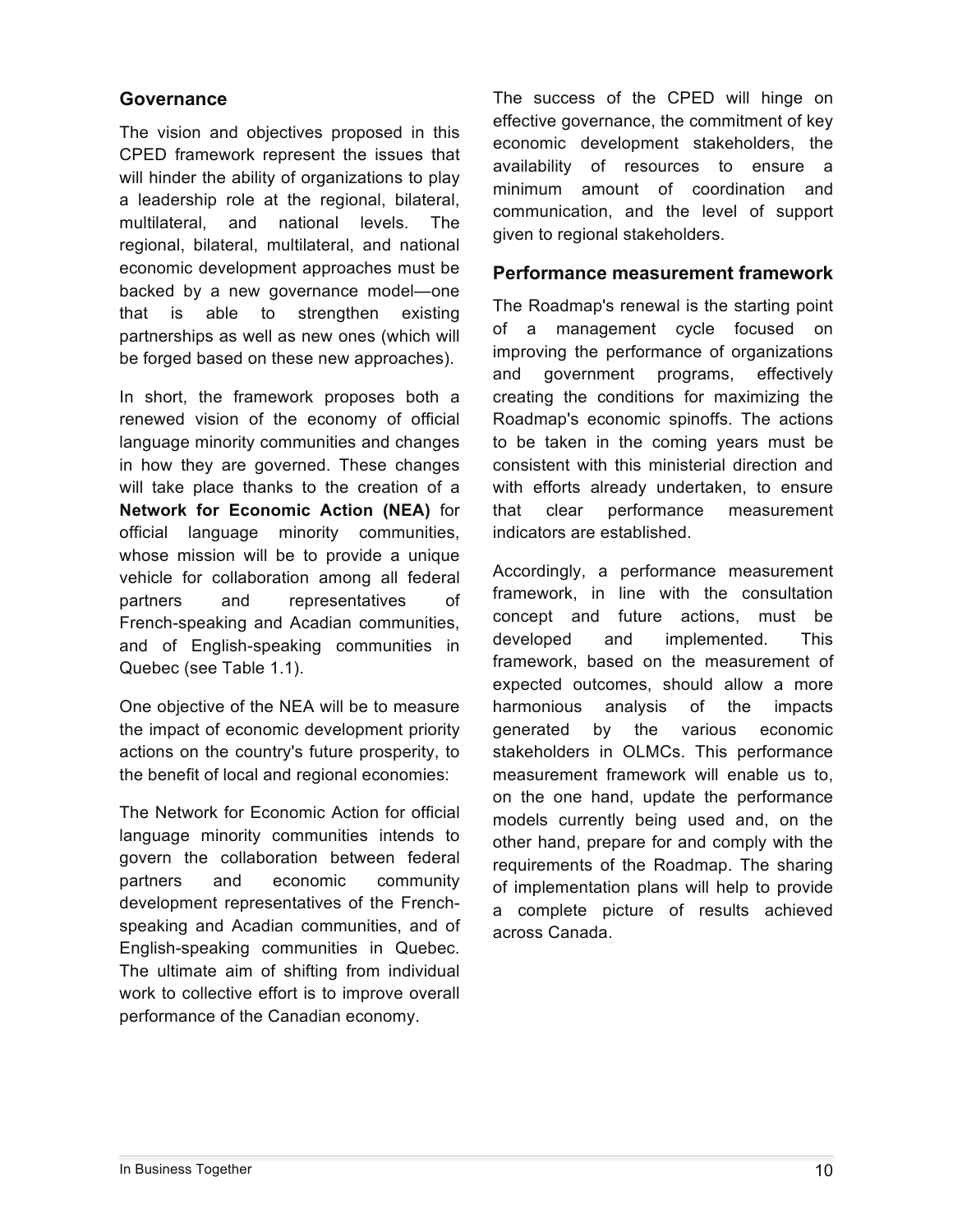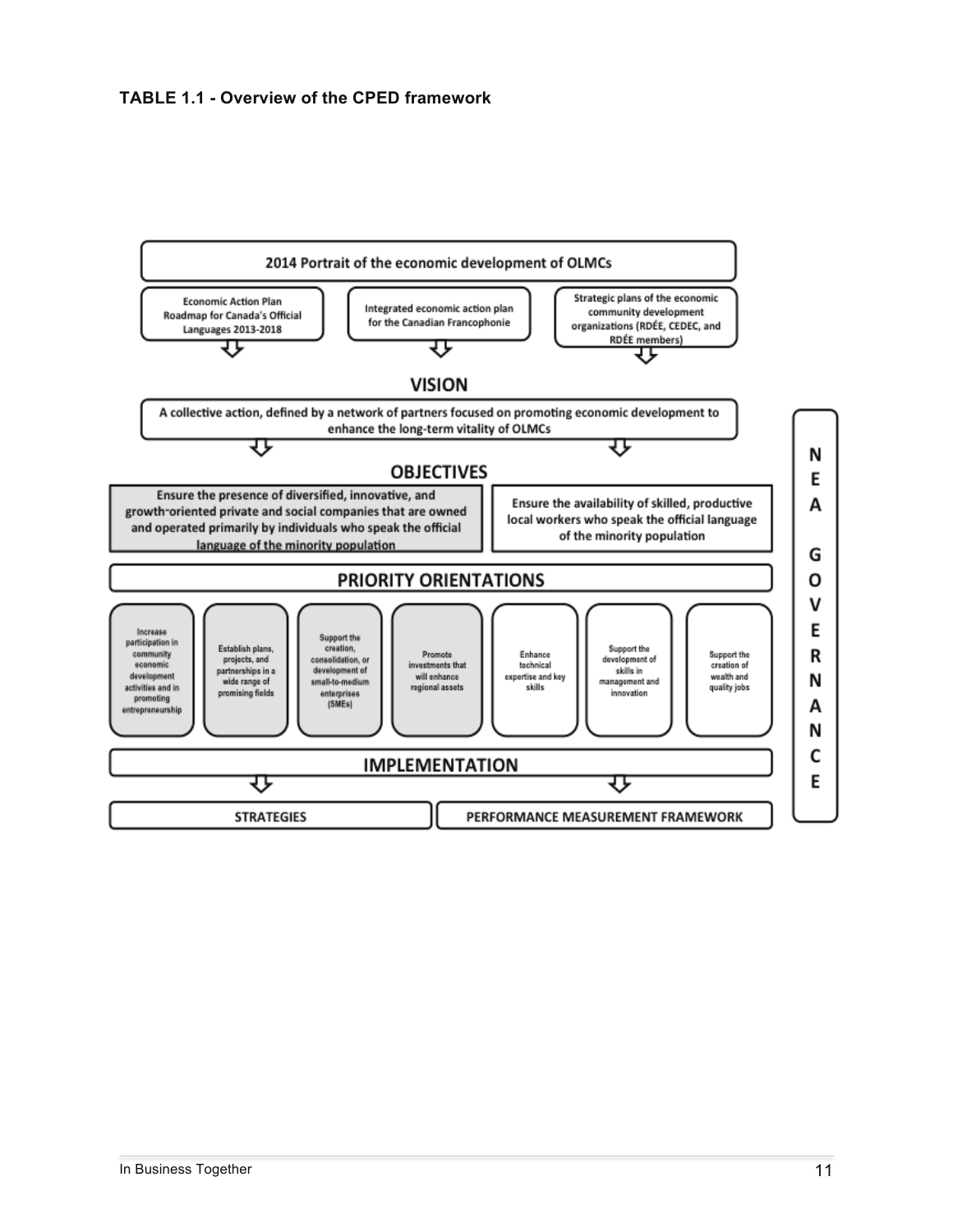# **CONCLUSION**

The CPED framework provides the general guidelines for the economic rejuvenation of OLMCs. It aims to establish common platforms with a view to initiating integration procedures, improving access to free trade, strengthening the private sector, stabilizing the business environment, and integrating and transforming the structure of our economies.

The CPED will be concretely implemented, among other things, around targeted strategies that take into account the role of all stakeholders at every level. This will help build partnerships and strong joint initiatives at the regional, provincial, interprovincial and/or national levels. Each organization can then take a leadership role and develop implementation plans to ensure that the economic development of OLMCs generates added value.

Given that the situation varies widely across provinces and territories, the proposed strategies and implementation plans will focus on the following:

take into consideration the issues and growth drivers identified during the survey conducted among various stakeholders; identify emerging sectors and projects with high growth potential; and define the targets of the chosen strategies as well as the specific growth factors that will support economic development.

The strategies and implementation plans will be developed jointly with each of the provinces and territories, and will be underpinned by the introduction of a performance measurement framework.

Finally, the CPED introduces the notion of expected outcomes and articulates clear national actions, backed by integrated and regionally supported governance mechanisms, which will be overseen by the Network for Economic Action for Official Language Minority Communities.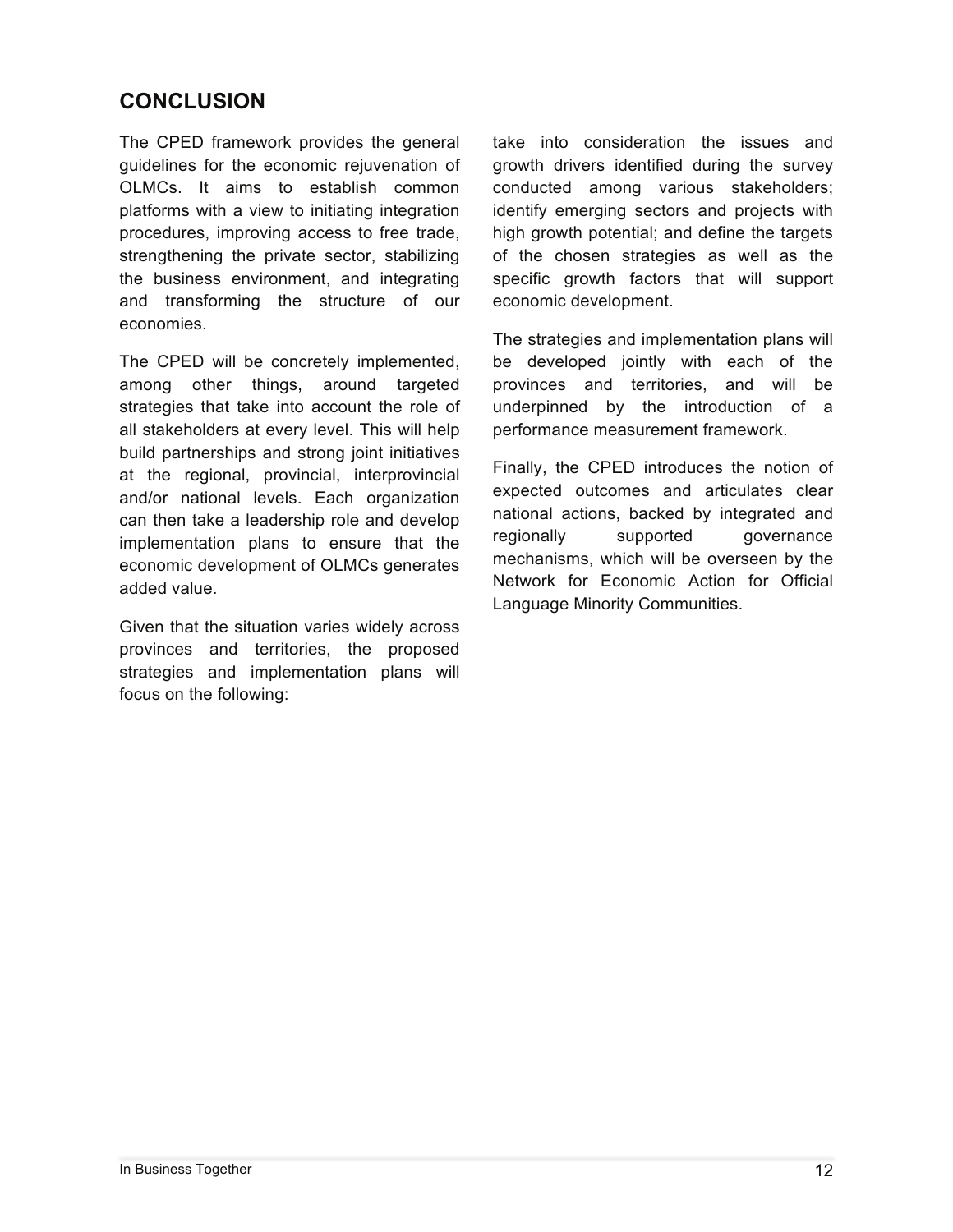## **BIBLIOGRAPHY**

- [1] Lepage, Jean-François & Jean-Pierre Corbeil, The evolution of English–French bilingualism in Canada from 1961 to 2011, Insights on Canadian Society, May 2013, Statistics Canada.
- [2] Louis N. Christofides & Robert Swidinski, The Economic Returns to the Knowledge and Use of a Second Official Language: English in Quebec and French in the Rest-of-Canada. Canadian Public Policy, Vol.36, No.2, pp. 137-158.
- [3] Jebwab, Jack, *It Pays to Be Bilingual in Canada: Though Not Everywhere*, Association for Canadian Studies, 2001.
- [4] Conference Board of Canada, Le produit intérieur brut des communautés francophones et acadiennes du Canada, 2013.
- [5] Conference Board of Canada, *Canada, Bilingualism and Trade,*, 2013.
- [6] Statistics Canada, 2001-2006
- [7] Statistics Canada
- [8] Industry Canada, Portrait of English-speaking communities in Québec
- [9] The RDÉE uses the definition of French-language company proposed by Mr. Duhamel, 2013: A French-language company is an organizational unit whose employees and the allocation of all its resources are primarily under the direct or indirect control of local directors and executives belonging to minority communities and whose first official language spoken is French. CEDEC accepts this definition in the English-language context.

## **LIST OF TABLES**

TABLE 1.1 Overview of the CPED framework